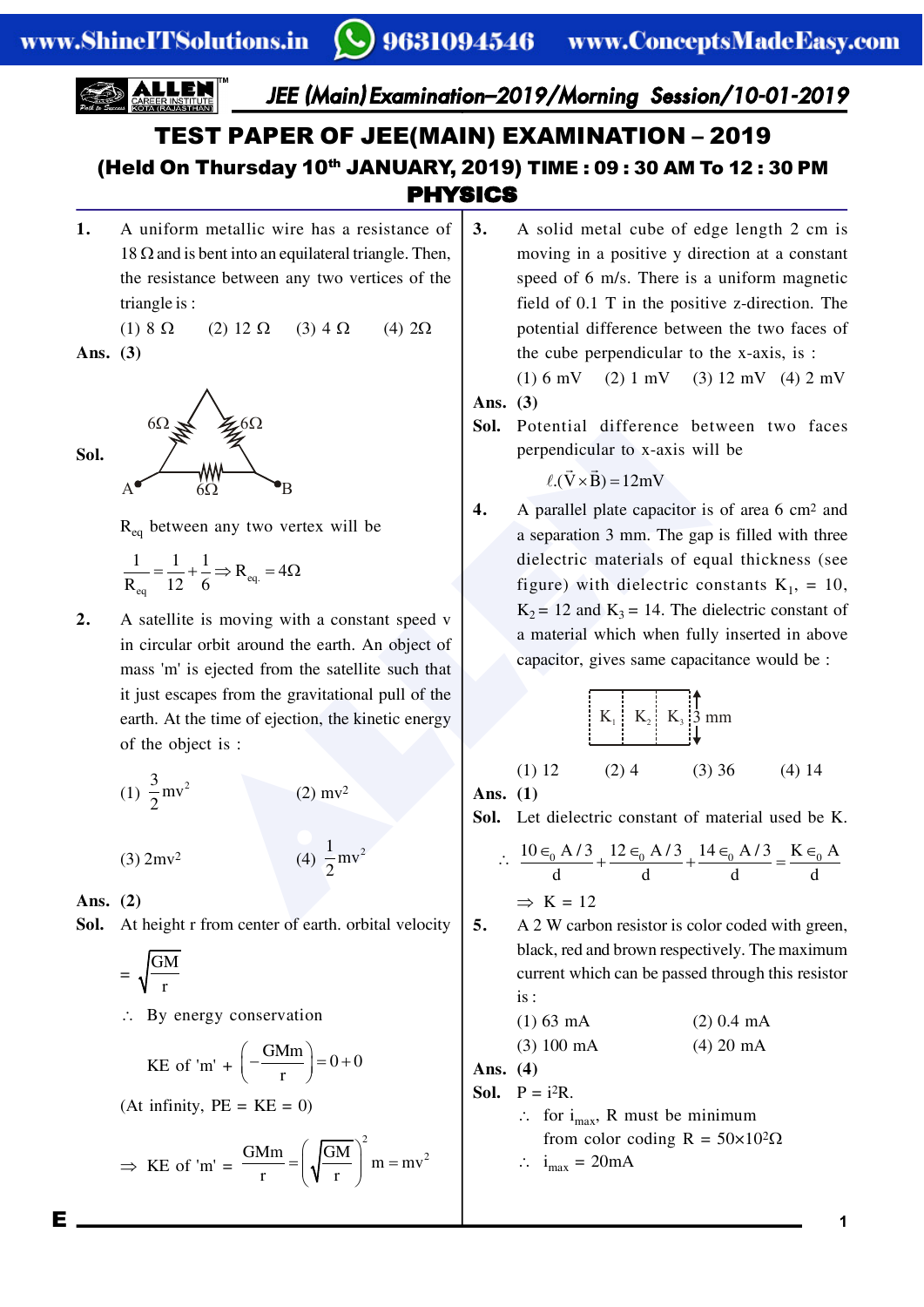**6.** In a Young's double slit experiment with slit separation 0.1 mm, one observes a bright fringe at angle 1  $\frac{1}{40}$  rad by using light of wavelength  $\lambda_1$ . When the light of wavelength  $\lambda_2$  is used a bright fringe is seen at the same angle in the

same set up. Given that  $\lambda_1$  and  $\lambda_2$  are in visible range (380 nm to 740 nm), their values are :

- (1) 380 nm, 500 nm (2) 625 nm, 500 nm
- (3) 380 nm, 525 nm (4) 400 nm, 500 nm

### **Ans. (2)**

**Sol.** Path difference = d  $\sin\theta \approx d\theta$ 

 $= 0.1 \times$ 1  $\frac{1}{40}$  mm = 2500nm

or bright fringe, path difference must be integral multiple of  $\lambda$ .

- $\therefore$  2500 =  $n\lambda_1 = m\lambda_2$ ∴  $\lambda_1 = 625$ ,  $\lambda_2 = 500$  (from m=5)
- (for  $n = 4$ ) **7.** A magnet of total magnetic moment

 $10^{-2}$   $\hat{i}$  A-m<sup>2</sup> is placed in a time varying magnetic field,  $B \hat{i}$  (costot) where  $B = 1$  Tesla and  $\omega$  = 0.125 rad/s. The work done for reversing the direction of the magnetic moment at  $t = 1$ second, is :

(1) 0.007 J (2) 0.014 J (3) 0.01 J (4) 0.028 J **Ans. (2)**

**Sol.** Work done,  $W = (\Delta \vec{\mu}) \cdot \vec{B}$ 

 $= 2 \times 10^{-2} \times 1 \cos(0.125)$  $= 0.02$  J

- $\therefore$  correct answer is (2)
- **8.** To mop-clean a floor, a cleaning machine presses a circular mop of radius R vertically down with a total force F and rotates it with a constant angular speed about its axis. If the force F is distributed uniformly over the mop and if coefficient of friction between the mop and the floor is µ, the torque, applied by the machine on the mop is :
	- (1)  $\frac{2}{3} \mu FR$ 3 (2) µFR/3 (3)  $\mu$ FR/2 (4)  $\mu$ FR/6

**Ans. (1)**

**Sol.** x  $\int dx$ 

> Consider a strip of radius x & thickness dx, Torque due to friction on this strip.

$$
\int d\tau = \int_0^R \frac{x\mu F \cdot 2\pi x dx}{\pi R^2}
$$

$$
\tau = \frac{2\mu F}{R^2} \cdot \frac{R^3}{3}
$$

$$
\tau = \frac{2\mu FR}{3}
$$

 $\therefore$  correct answer is (1)

- $\frac{1}{40}$  mm = 2500nm<br>
t fringe, path difference must be<br>
multiple of λ.<br>
= nλ<sub>1</sub> = mλ<sub>2</sub><br>
525, λ<sub>2</sub> = 500 (from m=5)<br>
= 4)<br>
en λ<sub>1</sub> = mλ<sub>2</sub><br>
525, λ<sub>2</sub> = 500 (from m=5)<br>
= 4)<br>  $\tau = \frac{2\mu F}{R^2} \cdot \frac{R^3}{3}$ <br>  $\tau = \frac{2\mu F R$ **9.** Using a nuclear counter the count rate of emitted particles from a radioactive source is measured. At  $t = 0$  it was 1600 counts per second and  $t = 8$  seconds it was 100 counts per second. The count rate observed, as counts per second, at  $t = 6$  seconds is close to :
	- (1) 150 (2) 360
	- (3) 200 (4) 400

**Ans. (3)**

**Sol.** at t = 0, A<sub>0</sub> = 
$$
\frac{dN}{dt}
$$
 = 1600C/s  
at t = 8s, A = 100 C/s  
 $\frac{A}{A_0} = \frac{1}{16}$  in 8 sec  
Therefore half life is t<sub>1/2</sub> = 2 sec  
 $\therefore$  Activity at t = 6 will be 1600 $\left(\frac{1}{2}\right)^3$   
= 200 C/s

 $\therefore$  correct answer is (3)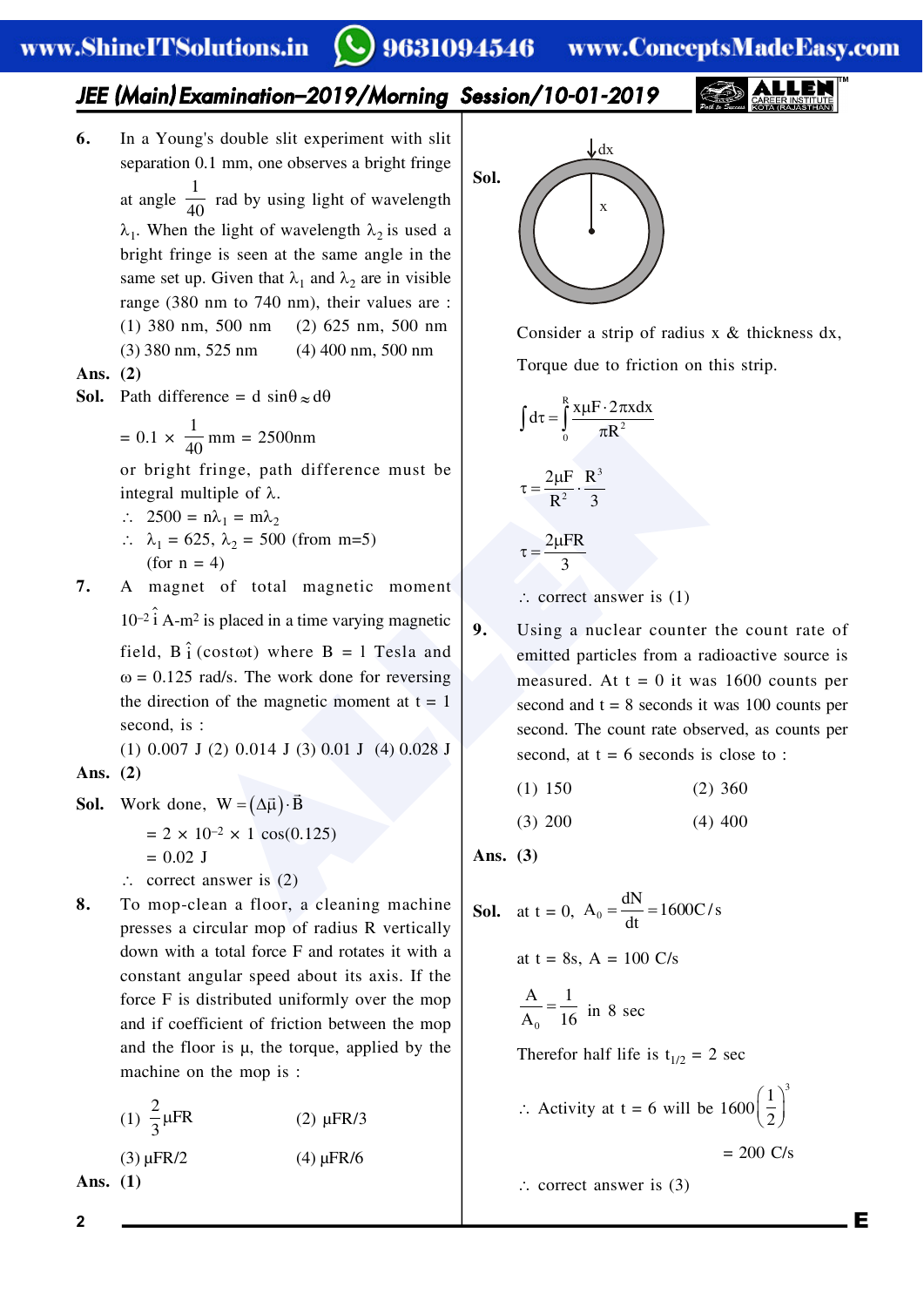**10.** If the magnetic field of a plane electromagnetic wave is given by (The speed of light =  $3 \times 10^8$ /m/s)

B=100 × 10<sup>-6</sup> sin 
$$
\left[2\pi \times 2 \times 10^{15} \left(t - \frac{x}{c}\right)\right]
$$
 then the

maximum electric field associated with it is :

(1) 
$$
4 \times 10^4
$$
 N/C (2)  $4.5 \times 10^4$  N/C

(3)  $6 \times 10^4$  N/C (4)  $3 \times 10^4$  N/C

Ans. 
$$
(4)
$$

- **Sol.**  $E_0 = B_0 \times C$  $= 100 \times 10^{-6} \times 3 \times 10^{8}$  $= 3 \times 10^4$  N/C  $\therefore$  correct answer is  $3 \times 10^4$  N/C
- answer is 3 x 10<sup>4</sup> N/C<br>
Q is distributed over three concentric<br>
Q is distributed over three concentric<br>
hells of radii a, b, c (a < b < c) such<br>
enter. The total potential at a point at<br>
the rate of 10<sup>4</sup> m<sup>3</sup>s<sup>-1</sup>. We a **11.** A charge Q is distributed over three concentric spherical shells of radii a, b, c  $(a < b < c)$  such that their surface charge densities are equal to one another. The total potential at a point at distance r from their common centre, where  $r < a$ , would be :

(1) 
$$
\frac{Q}{4\pi\varepsilon_0(a+b+c)}
$$
  
\n(2) 
$$
\frac{Q(a+b+c)}{4\pi\varepsilon_0(a^2+b^2+c^2)}
$$
  
\n(3) 
$$
\frac{Q}{12\pi\varepsilon_0} \frac{ab+bc+ca}{abc}
$$
  
\n(4) 
$$
\frac{Q}{4\pi\varepsilon_0} \frac{(a^2+b^2+c^2)}{(a^3+b^3+c^3)}
$$

**Ans. (2)**



Potential at point P, 
$$
V = \frac{kQ_a}{a} + \frac{kQ_b}{b} + \frac{kQ_c}{c}
$$
  
\n $\therefore Q_a : Q_b : Q_c : a^2 : b^2 : c^2$   
\n{since  $\sigma_a = \sigma_b = \sigma_c$ }  
\n $\therefore Q_a = \left[\frac{a^2}{a^2 + b^2 + c^2}\right]Q$   
\n $Q_b = \left[\frac{b^2}{a^2 + b^2 + c^2}\right]Q$   
\n $Q_c = \left[\frac{c^2}{a^2 + b^2 + c^2}\right]Q$   
\n $V = \frac{Q}{4\pi\epsilon_0} \left[\frac{(a+b+c)}{a^2 + b^2 + c^2}\right]$   
\n $\therefore$  correct answer is (2)

**12.** Water flows into a large tank with flat bottom at the rate of  $10^{-4}$  m<sup>3</sup>s<sup>-1</sup>. Water is also leaking out of a hole of area 1 cm2 at its bottom. If the height of the water in the tank remains steady, then this height is:

(1) 4 cm (2) 2.9 cm (3) 1.7 cm (4) 5.1 cm **Ans. (4)**



Since height of water column is constant therefore, water inflow rate  $(Q_{in})$ 

$$
= \text{water outflow rate}
$$
  
Q<sub>in</sub> = 10<sup>-4</sup> m<sup>3</sup>s<sup>-1</sup>  
Q<sub>out</sub> = Au = 10<sup>-4</sup> × √2gh  
10<sup>-4</sup> = 10<sup>-4</sup> √20×h  
h =  $\frac{1}{20}$ m  
h = 5cm  
∴ correct answer is (4)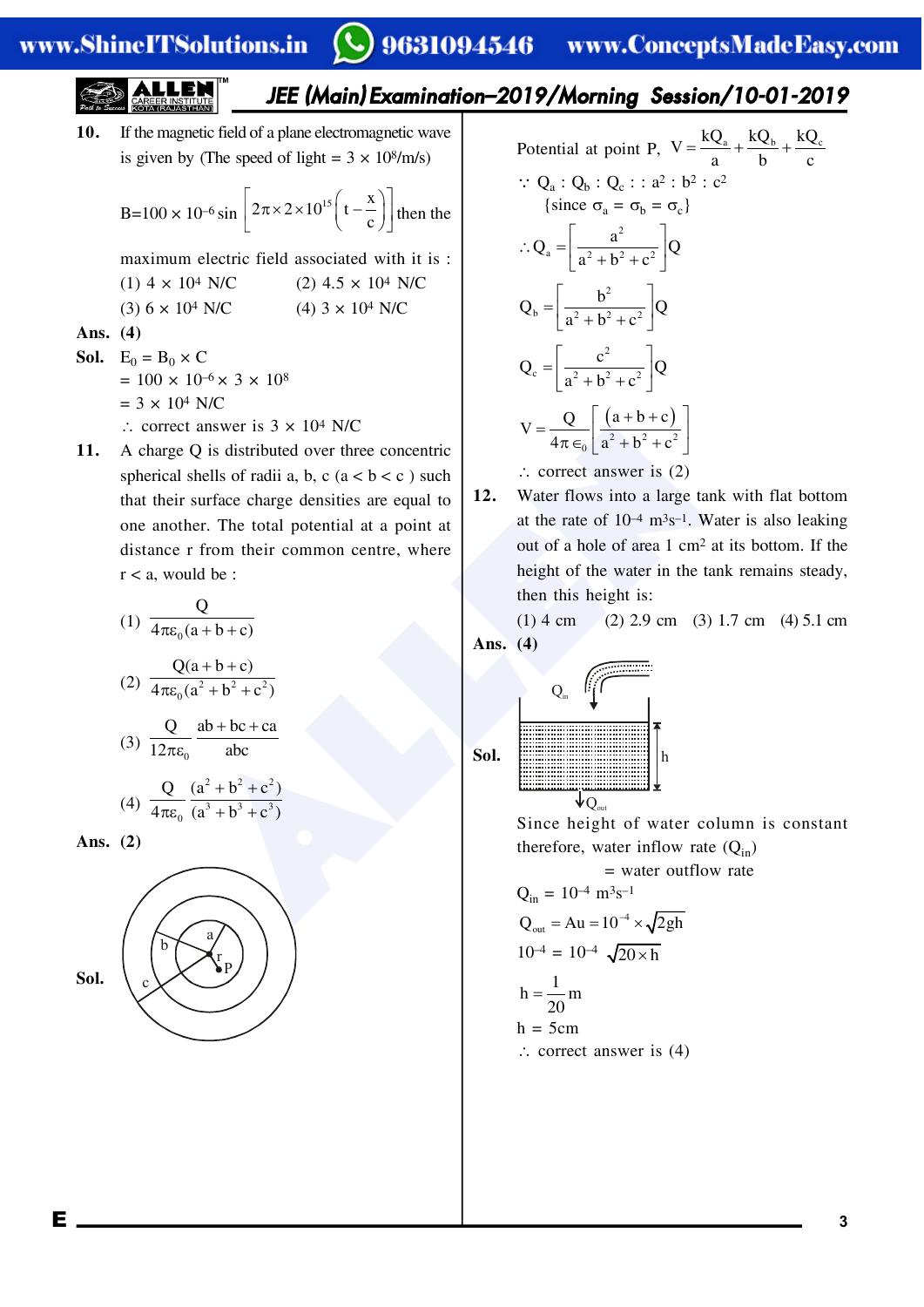# 9631094546 www.ConceptsMadeEasy.com

# *JEE (Main) Examination–2019/Morning Session/10-01-2019*

**13.** A piece of wood of mass 0.03 kg is dropped from the top of a 100 m height building. At the same time, a bullet of mass 0.02 kg is fired vertically upward, with a velocity 100 ms–1, from the ground. The bullet gets embedded in the wood. Then the maximum height to which the combined system reaches above the top of the building before falling below is :  $(g = 10 \text{ms}^{-2})$ (1) 30 m (2) 10 m (3) 40 m (4) 20 m

**Ans. (3)**

**Sol.**  $100 r$ 100m/s 0.02kg  $\bullet$  0.03kg

Time taken for the particles to collide,

$$
t = \frac{d}{V_{rel}} = \frac{100}{100} = 1 \sec
$$

Speed of wood just before collision  $= gt = 10$  m/s & speed of bullet just before collision v-gt  $= 100 - 10 = 90$  m/s Now, conservation of linear momentum just before and after the collision -

 $-(0.02)$  (1v) + (0.02) (9v) = (0.05)v  $\Rightarrow$  150 = 5v  $\Rightarrow$  v = 30 m/s

Max. height reached by body  $h =$  $v^2$ 2g

| Before                            | After                    |                  |
|-----------------------------------|--------------------------|------------------|
| $0.03 \text{kg} + 10 \text{ m/s}$ | $\uparrow \text{N}$      |                  |
| $\bigcirc \text{S}$               | $\uparrow \text{90 m/s}$ | $0.05 \text{kg}$ |

$$
h = \frac{30 \times 30}{2 \times 10} = 45m
$$

$$
\therefore
$$
 Height above tower = 40 m

**14.** The density of a material in SI units is 128 kg m–3. In certain units in which the unit of length is 25 cm and the unit of mass is 50 g, the numerical value of density of the material is :

 $(1)$  410  $(2)$  640  $(3)$  16  $(4)$  40 **Ans. (4)**

**Sol.** 
$$
\frac{128 \text{kg}}{\text{m}^3} = \frac{125(50 \text{g})(20)}{(25 \text{cm})^3 (4)^3}
$$

$$
= \frac{128}{64} (20) \text{units}
$$

 $= 40$  units

**15.** To get output '1' at R, for the given logic gate circuit the input values must be :



**Sol.** 
$$
p = \overline{x} + y
$$

$$
Q = \overline{y} \cdot \overline{x} = y + \overline{x}
$$

$$
O/P = \overline{P + Q}
$$
To make O/P  
P + Q must be 'O  
SO, y = 0  
x = 1

**16.** A block of mass m is kept on a platform which starts from rest with constant acceleration g/2 upward, as shown in fig. Work done bv normal reaction on block in time t is :

$$
\frac{m}{\text{tanummanianian}} \begin{cases}\n\text{a} = \frac{g}{2} \\
\text{(1) 0} \\
\text{(2) } \frac{3mg^2t^2}{8} \\
\text{(3) } -\frac{mg^2t^2}{8} \\
\text{(4) } \frac{mg^2t^2}{8}\n\end{cases}
$$
\nAns. (2)

\nSol. N – mg =  $\frac{mg}{2} \Rightarrow N = \frac{3mg}{2}$ 

\nNow, work done W =  $\vec{N}\vec{S} = \left(\frac{3mg}{2}\right)\left(\frac{1}{2}gt^2\right)$ 

\n
$$
\Rightarrow W = \frac{3mg^2t^2}{t}
$$

4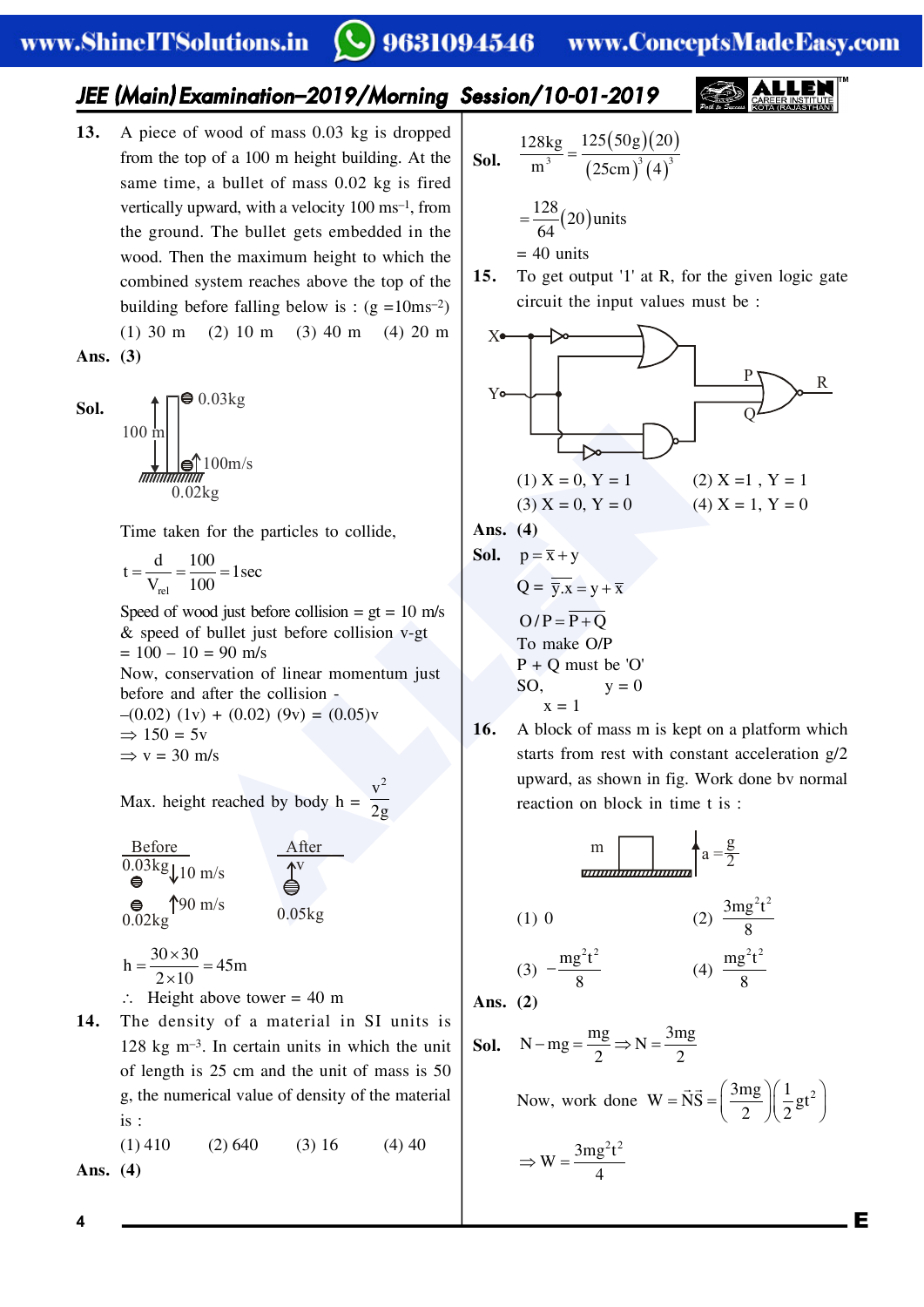## www.ShineITSolutions.in

# 9631094546 www.ConceptsMadeEasy.com

*JEE (Main) Examination–2019/Morning Session/10-01-2019*

- **17.** A heat source at  $T = 10^3$  K is connected to another heat reservoir at  $T=10^2$  K by a copper slab which is 1 m thick. Given that the thermal conductivity of copper is  $0.1$  WK<sup>-1</sup> m<sup>-1</sup>, the energy flux through it in the steady state is :
	- (1) 90 Wm<sup>-2</sup> (2) 200 Wm<sup>-2</sup>
	- (3) 65 Wm<sup>-2</sup> (4) 120 Wm<sup>-2</sup>

**Ans. (1)**



$$
\Rightarrow \frac{1}{A} \left( \frac{dQ}{dt} \right) = \frac{(0.1)(900)}{1} = 90 \,\text{W/m}^2
$$

 $\frac{AAT}{\ell}$ <br>  $\left(\frac{0.11)(900}{1}\right) = 90W/m^2$ <br>  $\left(\frac{0.11)(900}{1}\right) = 90W/m^2$ <br>  $\left(\frac{0.11)(900}{1}\right) = 90W/m^2$ <br>  $\left(\frac{0.11)(900}{1}\right) = 90W/m^2$ <br>  $\left(\frac{0.11}{1.3r}\right) = \frac{0.11}{2}$ <br>  $\left(\frac{0.11)(900}{1.3r}\right) = 90W/m^2$ <br>  $\left(\frac{0.11}{1.3r}\right) = \frac{0$ **18.** A TV transmission tower has a height of 140 m and the height of the receiving antenna is 40 m. What is the maximum distance upto which signals can be broadcasted from this tower in LOS(Line of Sight) mode ? (Given : radius of earth  $= 6.4 \times 10^{6}$ m).

| $(1)$ 80 km | $(2)$ 48 km |  |
|-------------|-------------|--|
| (3) 40 km   | $(4)$ 65 km |  |

**Ans. (4)**

**Sol.** Maximum distance upto which signal can be broadcasted is

$$
d_{\text{max}} = \sqrt{2Rh_{\text{T}}} + \sqrt{2Rh_{\text{R}}}
$$

where  $h_T$  and  $h_R$  are heights of transmiter tower and height of receiver respectively. Putting all values -

$$
d_{max} = \sqrt{2 \times 6.4 \times 106} \left[ \sqrt{104} + \sqrt{40} \right]
$$

on solving,  $d_{max} = 65$  km

**19.** A potentiometer wire AB having length L and resistance  $12r$  is joined to a cell D of emf  $\varepsilon$  and internal resistance r. A cell C having emf  $\varepsilon/2$  and internal resistance 3r is connected. The length AJ at which the galvanometer as shown in fig. shows no deflection is :



**Ans. (4)**

**Sol.** 
$$
i = \frac{\varepsilon}{13r}
$$
  
\n $i\left(\frac{x}{L}12r\right) = \frac{\varepsilon}{2}$   
\n $\frac{\varepsilon}{13r}\left[\frac{x}{L}.12r\right] = \frac{\varepsilon}{2} \implies x = \frac{13L}{24}$ 

**20.** An insulating thin rod of length  $\ell$  has a x linear charge density  $p(x) = \rho_0$ x  $\overline{\ell}$  on it. The rod is rotated about an axis passing through the origin  $(x = 0)$  and perpendicular to the rod. If the rod makes n rotations per second, then the time averaged magnetic moment of the rod is :

(1) 
$$
\frac{\pi}{4} \text{np} \ell^3
$$
 (2)  $\text{np} \ell^3$  (3)  $\pi \text{np} \ell^3$  (4)  $\frac{\pi}{3} \text{np} \ell^3$ 

**Ans. (1)**

**Sol.** 
$$
\therefore
$$
 M = NIA  
da =  $\lambda$  dx  $R_1 \Lambda = \pi x^2$ 

$$
\int dm = \int (x) \frac{\rho_0 x}{\ell} dx . \pi x^2
$$

$$
M = \frac{n \rho_0 \pi}{\ell} \int_0^{\ell} x^3 . dx = \frac{n \rho_0 \pi}{\ell} \left[ \frac{L^4}{4} \right]
$$

$$
M = \frac{n \rho_0 \pi \ell^3}{4} \text{ or } \frac{\pi}{4} n \rho \ell^3
$$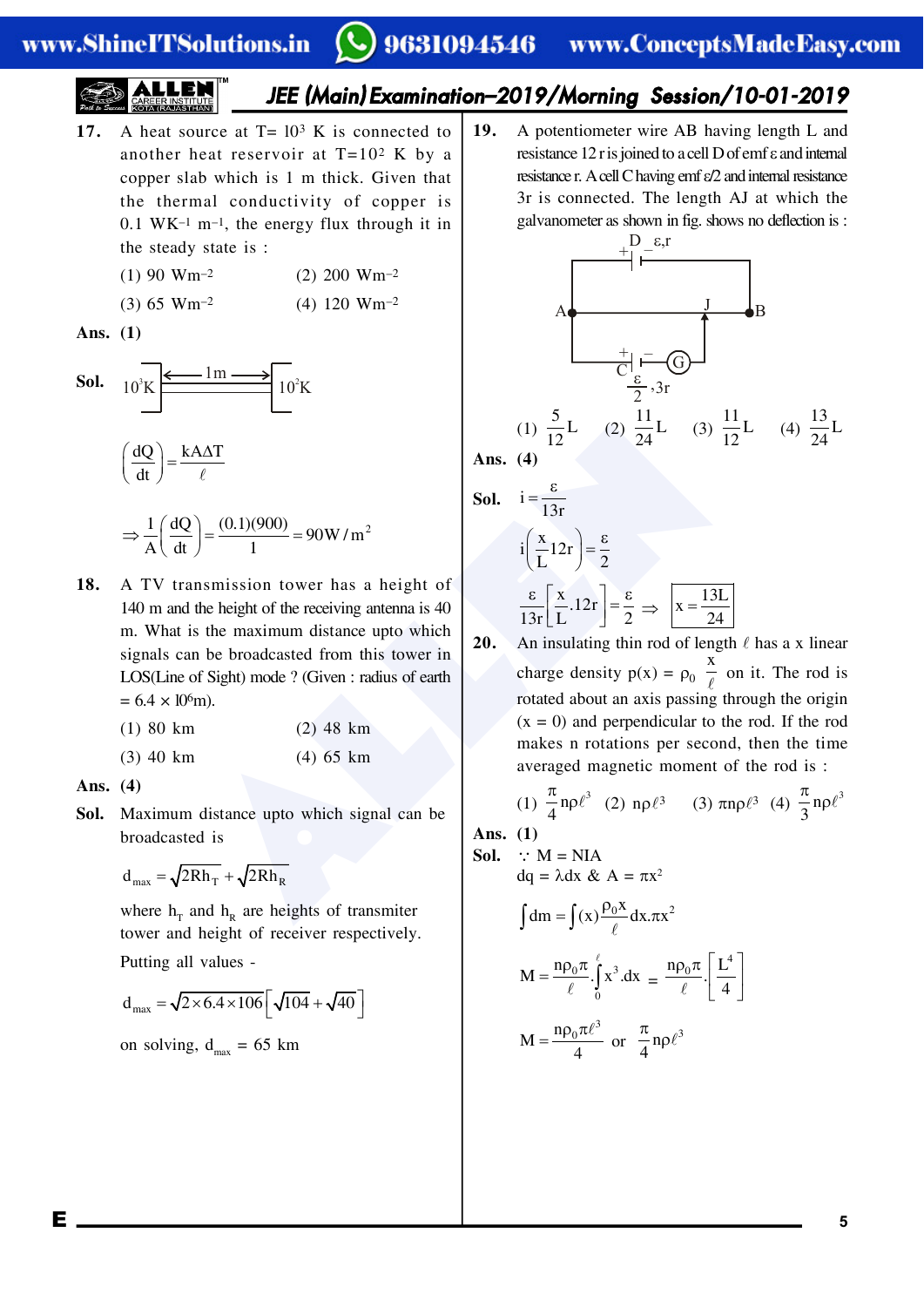## www.ShineITSolutions.in

9631094546 www.ConceptsMadeEasy.com

# *JEE (Main) Examination–2019/Morning Session/10-01-2019*

**21.** Two guns A and B can fire bullets at speeds 1 km/s and 2 km/s respectively. From a point on a horizontal ground, they are fired in all possible directions. The ratio of maximum areas covered by the bullets fired by the two guns, on the ground is :

(1)  $1 : 2$  (2)  $1 : 4$  (3)  $1 : 8$  (4)  $1 : 16$ 

### **Ans. (4)**

**Sol.**  $R = \frac{u^2 \sin 2u}{g}$ g  $=\frac{u^2 \sin 2\theta}{2}$  $A = \pi R^2$  $A \propto R^2$ A  $\propto$   $\mu^4$  $\frac{1}{1} - \frac{u_1^4}{1} - \left[ \frac{1}{1} \right]^4$ 2  $u_2^4$  $A_1$  u<sup>4</sup> | 1 |<sup>+</sup> 1  $\frac{A_1}{A_2} = \frac{u_1^4}{u_2^4} = \left[ \frac{1}{2} \right] = \frac{1}{16}$ 

of electrons used. 1o resolve a<br>
the minimum electrons used. 1o resolve a<br>
the minimum electrons used. 1o resolve a<br>
the minimum electron energy ration<br>
(1) 100 keV<br>
(2) 25 keV<br>
(4) 33.3 cm<br>
electrons using an external vi **22.** A string of length 1 m and mass 5 g is fixed at both ends. The tension in the string is 8.0 N. The siring is set into vibration using an external vibrator of frequency 100 Hz. The separation between successive nodes on the string is close to :

| $(1)$ 16.6 cm | $(2)$ 20.0 cm |  |  |  |
|---------------|---------------|--|--|--|
|               |               |  |  |  |

(3) 10.0 cm (4) 33.3 cm

**Ans. (2)**

**Sol.** Velocity of wave on string

$$
V = \sqrt{\frac{T}{\mu}} = \sqrt{\frac{8}{5} \times 1000} = 40 \text{ m/s}
$$

Now, wavelength of wave  $\frac{v}{v} = \frac{40}{100} m$ n 100  $\lambda = \dot{-}$ 

Separation b/w successive nodes, 20  $\frac{\lambda}{2} = \frac{20}{100}$  m  $= 20$  cm

**23.** A train moves towards a stationary observer with speed 34 m/s. The train sounds a whistle and its frequency registered by the observer is  $f_1$ . If the speed of the train is reduced to 17 m/s, the frequency registered is  $f_2$ . If speed of sound is 340 m/s, then the ratio  $f_1/f_2$  is :

(1) 18/17 (2) 19/18 (3) 20/19 (4) 21/20 **Ans. (2)**

**Sol.** 
$$
f_{app} = f_0 \left[ \frac{v_2 \pm v_0}{v_2 \mp v_s} \right]
$$
  
\n $f_1 = f_0 \left[ \frac{340}{340 - 34} \right]$   
\n $f_2 = f_0 \left[ \frac{340}{340 - 17} \right]$   
\n $\frac{f_1}{f_2} = \frac{340 - 17}{340 - 34} = \frac{323}{306} \implies \frac{f_1}{f_2} = \frac{19}{18}$ 

**24.** In an electron microscope, the resolution that can be achieved is of the order of the wavelength of electrons used. To resolve a width of  $7.5 \times 10^{-12}$ m, the minimum electron energy required is close to :

2

$$
(1) 100 keV \t(2) 500 keV
$$

$$
(3) 25 keV \t(4) 1 keV
$$

**Ans. (3)**

**Sol.** 
$$
\lambda = \frac{h}{p}
$$

 $P = \frac{h}{\lambda}$ 

2

$$
\lambda = \frac{\mathbf{n}}{n} \qquad \{ \lambda = 7.5 \times 10^{-12} \}
$$

$$
KE = \frac{P^2}{2m} = \frac{(h/\lambda)^2}{2m} = \frac{\left\{ \frac{6.6 \times 10^{-34}}{7.5 \times 10^{-12}} \right\}}{2 \times 9.1 \times 10^{-31}} J
$$

$$
KE = 25 \text{ Kev}
$$

**25.** A homogeneous solid cylindrical roller of radius R and mass M is pulled on a cricket pitch by a horizontal force. Assuming rolling without slipping, angular acceleration of the cylinder is:

$$
(1) \frac{3F}{2m R} \qquad (2) \frac{F}{3m R}
$$

(3) 
$$
\frac{2F}{3m R}
$$
 (4)  $\frac{F}{2m R}$ 

**Ans. (3)**

Sol.

\n
$$
\overbrace{FR = \frac{3}{2}MR^{2}\alpha}
$$
\n
$$
\alpha = \frac{2F}{3MR}
$$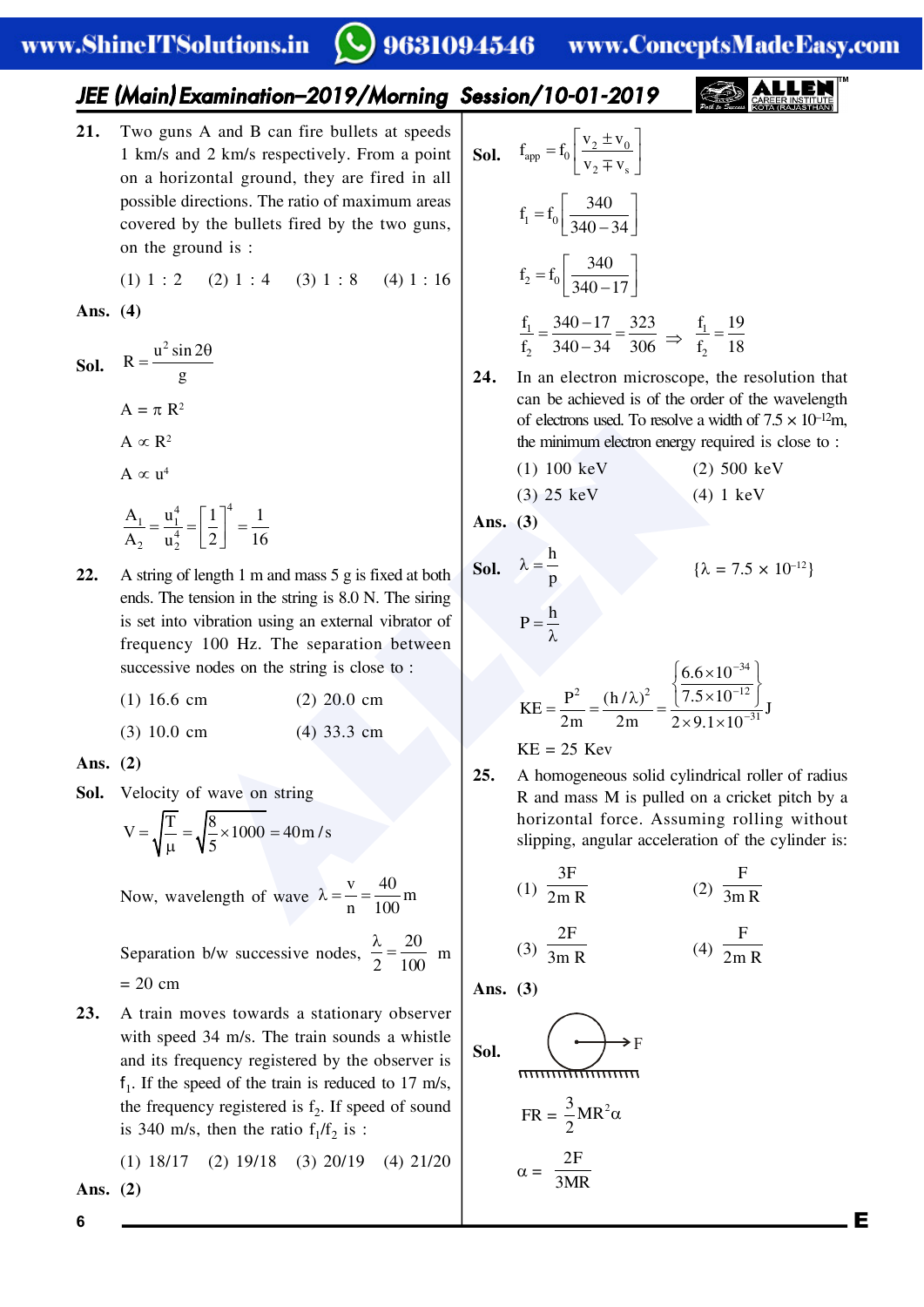# 9631094546 www.ConceptsMadeEasy.com

# *JEE (Main) Examination–2019/Morning Session/10-01-2019*

**26.** A plano convex lens of refractive index  $\mu_1$  and focal length  $f_1$  is kept in contact with another plano concave lens of refractive index  $\mu$ <sub>2</sub> and focal length  $f_2$ . If the radius of curvature of their spherical faces is R each and  $f_1 = 2f_2$ , then  $\mu_1$ and  $\mu_2$  are related as :

(1) 
$$
\mu_1 + \mu_2 = 3
$$

(2)  $2\mu_1 - \mu_2 = 1$ 

(3) 
$$
2\mu_2 - \mu_1 = 1
$$

(4) 
$$
3\mu_2 - 2\mu_1 = 1
$$

**Ans. (2)**

**Sol.** 
$$
\frac{1}{2f_2} = \frac{1}{f_1} = (\mu_1 - 1)(\frac{1}{\infty} - \frac{1}{-R})
$$
  
\n
$$
\frac{1}{f_2} = (\mu_2 - 1)(\frac{1}{-R} - \frac{1}{\infty})
$$
  
\n
$$
\frac{(\mu_1 - 1)}{R} = \frac{(\mu_2 - 1)}{2R}
$$
  
\n**27.** Two electric dipoles, A, B with respective dipole moments  $\vec{d}_A = -4q\hat{a}$  and  $\vec{d}_B = -2q\hat{a}$  (1) 2, 2 (2) (3) 1,2 (4)  
\n
$$
2\mu_2 - \mu_2 = 1
$$
  
\n
$$
2\mu_3 = 4q\hat{a}
$$
  
\n
$$
2\mu_4 = 4q\hat{a}
$$
  
\n
$$
2\mu_5 = 0
$$
  
\n
$$
2\mu_6 = -2q\hat{a}
$$
  
\n
$$
2\mu_7 = 0
$$
  
\n
$$
2\mu_8 = 0
$$
  
\n
$$
2\mu_9 = 0.5
$$
  
\n
$$
2\mu_1 = \frac{10}{20} = 0.5
$$
  
\n
$$
2\mu_1 = \frac{10}{20} = 0.5
$$
  
\n
$$
2\mu_2 = \mu_1 = 1
$$
  
\n
$$
2\mu_3 = 0
$$
  
\n
$$
2\mu_4 = 0
$$
  
\n
$$
2\mu_5 = 0
$$
  
\n
$$
2\mu_6 = 0.5
$$
  
\n
$$
2\mu_7 = 0
$$
  
\n
$$
2\mu_8 = 0.5
$$
  
\n
$$
2\mu_9 = 0.5
$$
  
\n
$$
2\mu_1 = \frac{10}{20} = 0.5
$$
  
\n
$$
2\mu_1 = \frac{10}{20} = 0.5
$$
  
\n
$$
2\mu_1 = \frac{10}{20} = 0.5
$$
  
\n
$$
2\mu_2 = \mu_3
$$

**27.** Two electric dipoles, A, B with respective dipole moments  $\vec{d}_A = -4qa\hat{i}$  and  $\vec{d}_B = -2qa\hat{i}$ placed on the x-axis with a separation R, as shown in the figure

$$
\xrightarrow{\qquad \qquad \bullet R \blacktriangle \qquad \qquad } X
$$

The distance from A at which both of them produce the same potential is :

(1) 
$$
\frac{\sqrt{2R}}{\sqrt{2}+1}
$$
  
\n(2)  $\frac{R}{\sqrt{2}+1}$   
\n(3)  $\frac{\sqrt{2}R}{\sqrt{2}-1}$   
\n(4)  $\frac{R}{\sqrt{2}-1}$ 

**Ans. (3)**

**Sol.** 
$$
V = \frac{4qa}{(R+x)} = \frac{2qa}{(x^{2})}
$$

\n
$$
\sqrt{2}x = R + x
$$

\n
$$
x = \frac{R}{\sqrt{2} - 1}
$$

\n
$$
\overrightarrow{4qa} = \frac{2qa}{2qa}
$$

\n
$$
dist = \frac{R}{\sqrt{2} - 1} + R = \frac{\sqrt{2}R}{\sqrt{2} - 1}
$$

**28.** In the given circuit the cells have zero internal resistance. The currents (in Amperes) passing through resistance  $R_1$ , and  $R_2$  respectively, are:

$$
R_1 \leq 20 \Omega R_2 \leq 20 \Omega
$$
  
\n
$$
-1 + +1 = 20 \Omega R_1
$$
  
\n
$$
10 V 10 V
$$
  
\n(1) 2, 2 (2) 0,1  
\n(3) 1,2 (4) 0.5,0

**Ans. (4)**

**Sol.** 
$$
i_1 = \frac{10}{20} = 0.5A
$$
  
 $i_2 = 0$ 

**29.** In the cube of side 'a' shown in the figure, the vector from the central point of the face ABOD to the central point of the face BEFO will be: